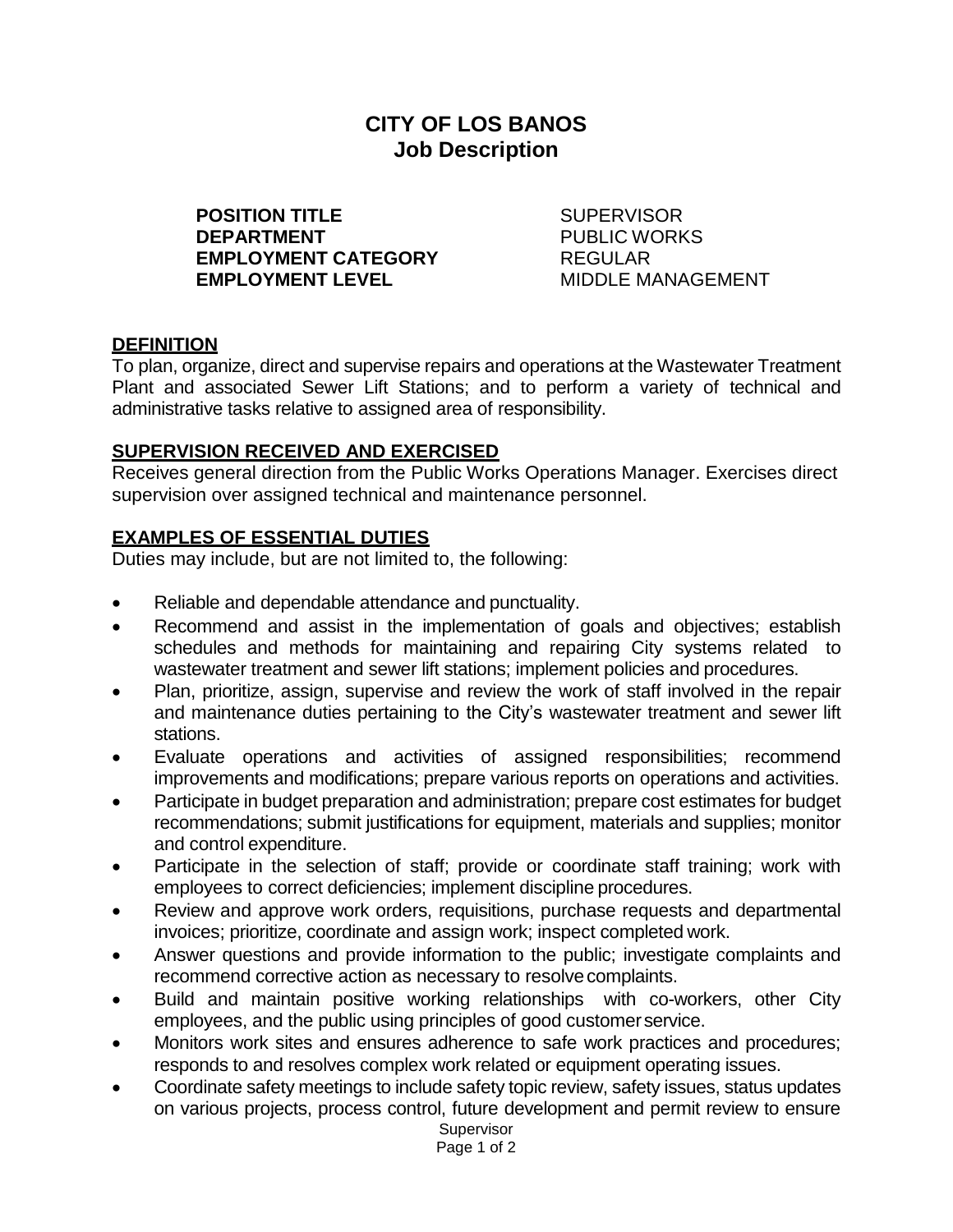understanding of priorities and responsibility.

- Assist in maintaining facility compliance with regulatory discharge requirements including the National Pollutant Discharge Elimination System (NPDES).
- Perform other related duties as assigned.

## **Knowledge of:**

- Principles and practices of maintaining and operating wastewater treatment and collection systems
- Equipment, tools and materials used in the maintenance and repair of wastewater treatment and collection systems
- Materials, methods, practices, equipment and elements of construction, maintenance and repair as they relate to the assignedoperations
- Basic principles, objectives, and tests used in a wastewater treatment plant biochemical laboratory
- Principles and practices of supervision, training and performance evaluations
- Principles and practices of budget preparation and monitoring
- Principles and practices of safety management
- Pertinent local, State and Federal laws, ordinances and rules
- Principles of business letter writing and basic preparation of comprehensive administrative and technical documents, reports, and presentations
- Office procedures, methods, and equipment including computers and applicable software applications such as word processing, spreadsheets, and databases

## **Ability to:**

- Organize, implement and direct operations, maintenance, and repair activities
- On a continuous basis, know and understand all aspects of the job; intermittently analyze work papers, reports and special projects; identify and interpret technical and numerical information; observe and problem solve operational and technical policy and procedures
- Prepare analytical and statistical reports on operations and activities.
- On a continuous basis, sit at desk for long periods of time; intermittently twist to reach equipment surrounding desk; perform simple grasping and fine manipulation; use telephone, write or use a keyboard to communicate through written means; and lift or carry weight 50 pounds or less
- Interpret and explain pertinent City, State and department policies and procedures
- Assist in the development and monitoring of an assigned programbudget
- Operate a variety of equipment, including but not limited to, backhoe, tractor, vacuum and dump truck
- Coordinate laboratory sampling and analysis and ensure plant compliance with current requirements as established by local, State, and Federal agencies.
- Coordinate activities of private contractors to minimize disruption of plant process
- Develop and recommend policies and procedures related to assigned operations
- Understand and follow both oral and writteninstructions
- Establish and maintain effective working relationships with those contacted in the course of work
- Communicate clearly and concisely, both orally and in writing

Supervisor Page 2 of 2